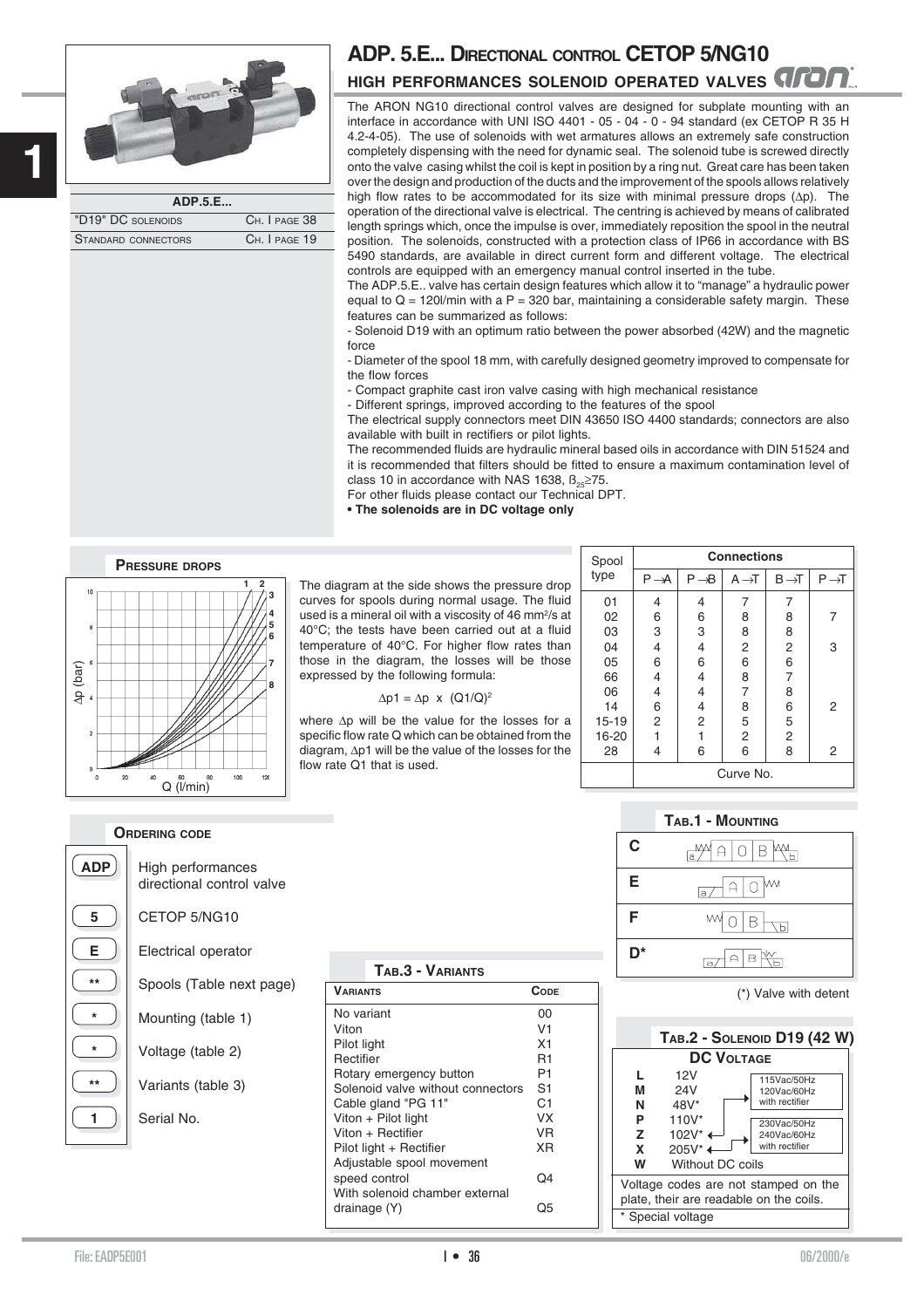## **ADP.5.E. HIGH PERFORMANCES SOLENOID OPERATED VALVES CETOP 5/NG10** GRON

\* SPOOLS WITH PRICE INCREASING

| <b>STANDARD SPOOLS</b> |                                            |          |                    |  |  |
|------------------------|--------------------------------------------|----------|--------------------|--|--|
|                        | TWO SOLENOIDS, SPRING CENTRED "C MOUNTING" |          |                    |  |  |
| Spool<br>type          | ₩비이타₩                                      | Covering | Transient position |  |  |
| 01                     | <u>eyXHTMes</u>                            | ÷        | $\frac{1}{1}$      |  |  |
| 02                     | J <del>ys</del><br>₩                       |          |                    |  |  |
| 03                     | J <del>i</del> m<br>₩                      |          |                    |  |  |
| 04*                    | <u>¥YNHXK </u>                             |          |                    |  |  |
| 05                     | ⋒⋛<br>Tira                                 |          |                    |  |  |
| 66                     | J <del>iya</del><br>₩                      |          |                    |  |  |
| 06                     | <u>Neg</u><br>₩                            |          |                    |  |  |
| $14*$                  | ₩X<br><u>INes</u>                          |          |                    |  |  |
| $28*$                  | ₩                                          |          |                    |  |  |

| TWO SOLENOIDS "D MOUNTING" |                                                          |  |  |  |
|----------------------------|----------------------------------------------------------|--|--|--|
| Spool<br>type              | Covering<br>Transient position<br>R<br>£<br>$\mathbf{a}$ |  |  |  |
| $19*$                      | $\blacksquare$                                           |  |  |  |
| $20*$                      | $\overline{a}$                                           |  |  |  |

|               | ONE SOLENOID, SIDE A "E MOUNTING"                   |          |                                    |  |  |
|---------------|-----------------------------------------------------|----------|------------------------------------|--|--|
| Spool<br>type | М<br>$\mathop{\cap}$<br>$\overline{a}$              | Covering | Transient position                 |  |  |
| 01            | RIIM<br>Mi<br>$\overline{a}$                        | ÷        |                                    |  |  |
| 02            | $\sim$<br>$\overline{a}$                            |          |                                    |  |  |
| 03            | ↝<br>$\overline{\mathsf{a}}$                        |          |                                    |  |  |
| 04*           | $\mathbb{Z}$ $\mathbb{N}^{\mathbb{N}}$ $\mathbb{N}$ |          | Ţ<br>ļ                             |  |  |
| 05            | e/XH)~                                              |          |                                    |  |  |
| 66            | e/XII                                               |          | $\big\ _{\mathbb{L}}^{\mathbb{L}}$ |  |  |
| 06            | W,<br>a/                                            |          | XHI                                |  |  |
| $14*$         | $\Box$                                              |          |                                    |  |  |
| 15            | $\boxed{a}$                                         |          |                                    |  |  |
| 16            | $\overline{\mathsf{a}}$                             | ٠        | $X_{\text{H}}$                     |  |  |
| $28*$         | M<br>$\overline{a}$                                 |          |                                    |  |  |

| ONE SOLENOID, SIDE B "F MOUNTING" |                   |          |                                           |  |
|-----------------------------------|-------------------|----------|-------------------------------------------|--|
| Spool<br>type                     | М<br>$B \sqrt{P}$ | Covering | Transient position                        |  |
| 01                                | $\mathsf{M}$<br>同 | ÷        | $\frac{1}{1}$ $\frac{1}{1}$ $\frac{1}{1}$ |  |
| 02                                | Μ<br>同            |          |                                           |  |
| 03                                | ↜<br>Ţд           |          |                                           |  |
| $04*$                             | M.<br>囸           |          | $\frac{1}{2}$                             |  |
| 05                                | M<br>同            |          |                                           |  |
| 66                                | w<br>히            |          | T<br>T<br>L.                              |  |
| 06                                | $\sim$<br>ᆔ       |          |                                           |  |
| $14*$                             | М<br>Œ            |          | $\frac{1}{\tau}$                          |  |
| 15                                | ŢР                |          |                                           |  |
| 16                                | M<br>靣            | ٠        |                                           |  |
| $28*$                             | w<br>ᆔ            |          |                                           |  |



| Spool | n°                      |
|-------|-------------------------|
| type  | curves                  |
| 01    | 1                       |
| 02    | 1                       |
| 03    | 2                       |
| 04    | 1                       |
| 05    | 1                       |
| 66    | 1                       |
| 06    | 1                       |
| 14    | 3                       |
| 15    | 1                       |
| 16    | 1                       |
| 28    | 3                       |
| 19    | 4                       |
| 20    |                         |
|       | $\overline{\mathbf{4}}$ |

The tests have been carried out with solenoids at operating temperature and a voltage 10% less than rated voltage with a fluid temperature of 50°C.

The fluid used was a mineral oil with a viscosity of 46 mm<sup>2</sup>/s at 40°C.

The values in the diagram refer to tests carried out with the oil flow in two directions simultaneously (e.g. from P to A and at the same time B to T).

**In the cases where valves 4/2 and 4/3 were used with the flow in one direction only, the limits of use could have variations which may even be negative.**

The tests were carried out with a counter-pressure of 2 bar at T.